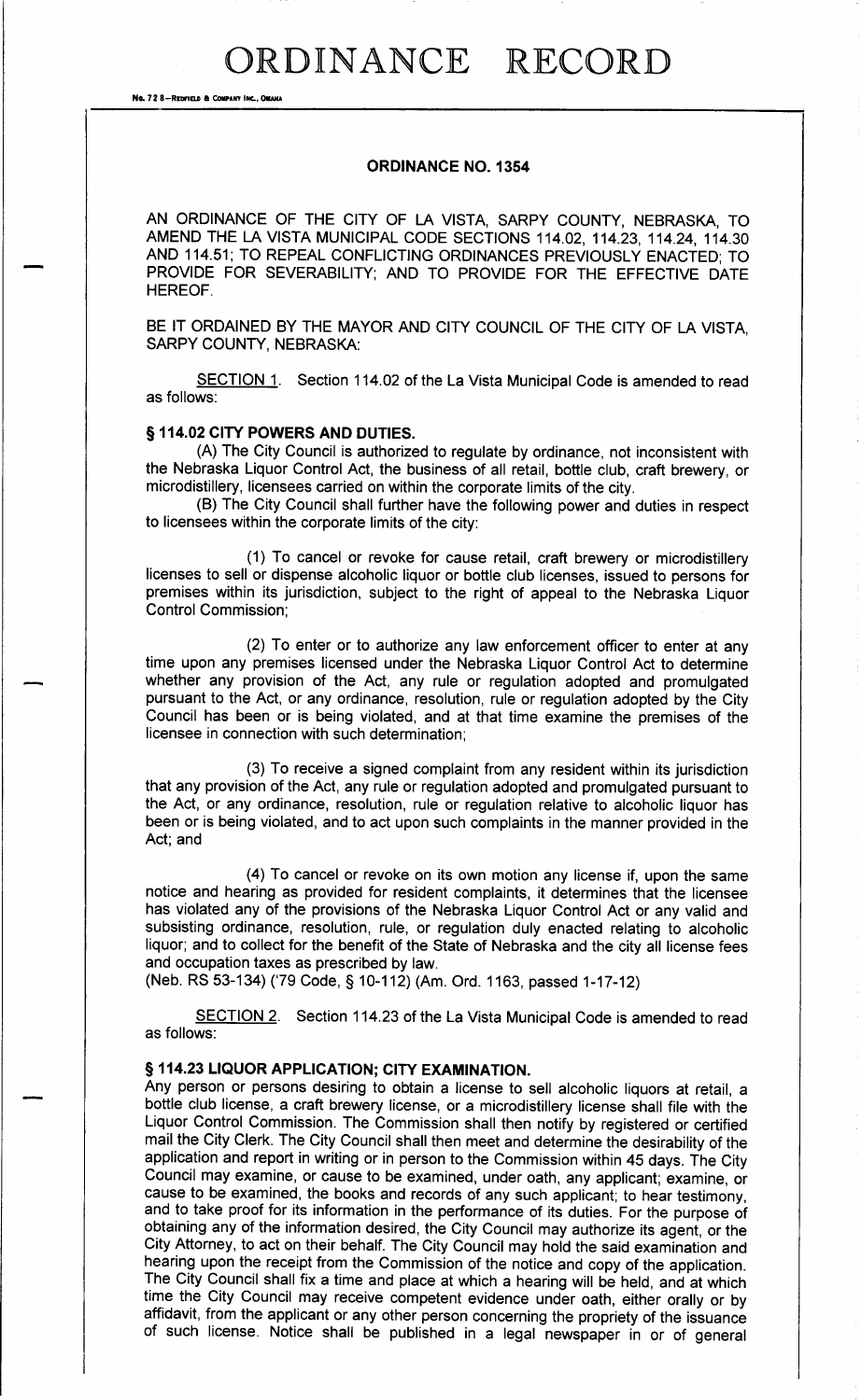Na. 72 8-REDFIELD & COMPANY INC., OMAHA

circulation in the city one time not less than seven, nor more than 14 days before the time of the hearing. Such notice shall include, but not be limited to a statement that all persons desiring to give evidence before the local City Council in support of or protest against the issuance of such license may do so at the time of the hearing. Such hearing shall be held not more than 45 days after the receipt of the Commission's letter of notice, and after such hearing, the City Council shall cause to be read at large in the minute record of their proceedings a resolution recommending either issuance or refusal of said applicant. The City Clerk shall thereupon mail to the Commission a copy of the resolution which shall state the cost of the published notice except that failure to hold a hearing and to examine the said applicant shall not render void any license issued by the Commission. In the event the Commission refuses to issue a license, the cost of the publication of notice as herein required shall be paid by the Commission.

('79 Code, § 10-105) (Am. Ord. 471, passed 10-18-88; Am. Ord. 493, passed 2-6-90; Am. Ord. 546, passed 6-16-92)

#### Statutory reference:

Application; hearings, Neb. RS 53-131 through 53-134

SECTION 3. Section 114. 24 of the La Vista Municipal Code is amended to read as follows:

### § 114.24 LICENSING CONSIDERATION CRITERIA.

A) The City Council shall only consider the following licensing standards and criteria at the examination hearing held pursuant to § 114. 23 and in evaluation of any applicant for a retail alcoholic liquor license, bottle club license, craft brewery license, or microdistillery license for the upgrading or a license to sell alcoholic liquor or for the expansion or change in the location of the premises, and for the purpose of formulating a recommendation from the city to the Nebraska Liquor Control Commission in accordance with the Nebraska Liquor Control Act:

1) The adequacy of existing law enforcement resources and services in the area;

2) The recommendation of the Police Department or any other law enforcement agency;

3) Existing motor vehicle and pedestrian traffic flow in the vicinity of the proposed licensed premises; potential traffic and parking problems and the proximity and availability of on street and off street parking;

(4) Zoning restrictions and the City Council's zoning and land use policies;

5) Sanitation or sanitary conditions on or about the proposed licensed premises;

(6) The existence of a citizen's protest and similar evidence in support of or in opposition to the application;

7) The existing population and projected growth within the jurisdiction of the local governing body and within the area to be served;

8) The existing liquor licenses, the class of each license and the distance between establishments that issued such licenses;

9) Whether the proposed license would be compatible with the neighborhood or community where the proposed premises are located;

10) Whether the type of business or activity proposed to be operated or presently operated in conjunction with the proposed license is and will be consistent with the public interest as declared in Neb. R. S. 53- 101. 01;

11) Whether the applicant can ensure that all alcoholic beverages, including beer and wine, will be handled by persons in accordance with Neb. RS 53- 102;

12) Whether the applicant has taken every precaution to protect against the possibility of shoplifting of alcoholic liquor, which alcoholic liquor shall be displayed and kept in and sold from an area which is reasonably secured;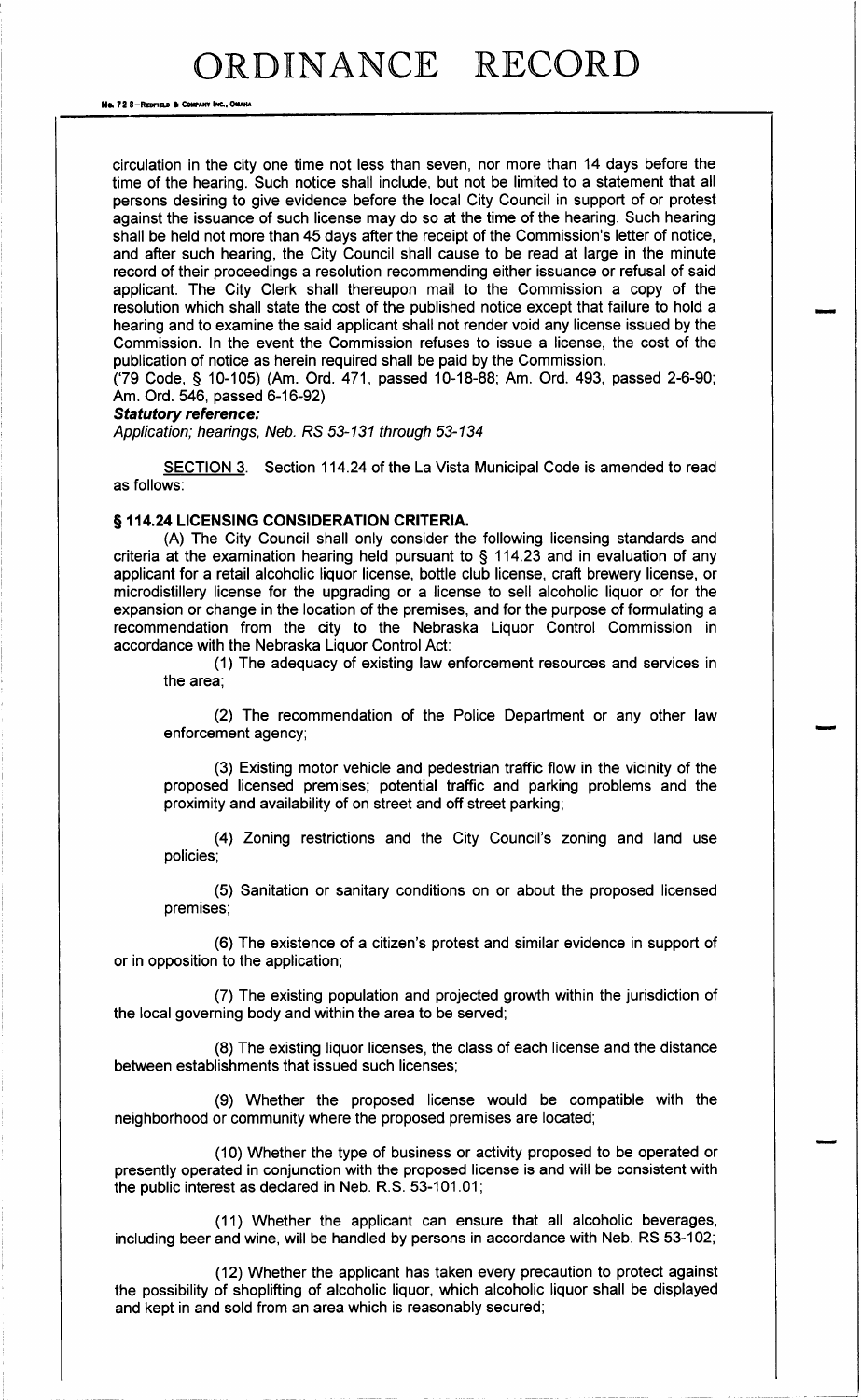No. 72 8-REDFIELD & COMPANY INC., OMANA

13) Whether the applicant is fit, willing and able to properly provide the service proposed in conformance with all provisions and requirements of and rules and regulations adopted and promulgated pursuant to the Nebraska Liquor Control Act;

14) Whether the applicant has demonstrated that the type of management and control exercised over the licensed premises will be sufficient to ensure that the licensee can conform to all the provisions and requirements of and rules and regulations adopted and promulgated pursuant to the Nebraska Liquor Control Act;

15) The background information of the applicant established by information contained in the public records of the Commission and investigations conducted by law enforcement agencies;

16) Past evidence of discrimination involving the applicant as evidenced by findings of fact before any administrative board or agency of the local governing body, any other governmental board or agency of the city, any other governmental unit or any court of law;

(17) Whether the applicant or the applicant's representatives suppressed any fact or provided any inaccurate information to the Nebraska Liquor Control Commission, the City Council or the employees of the Nebraska Liquor Control Commission in regard to the license application or liquor investigations. The applicant shall be required to cooperate in providing a full disclosure to the investigating agents of the City Council;

18) Proximity of and impact on schools, hospitals, libraries, parks and public institutions;

19) Whether activities proposed to be conducted on the licensed premises or in adjacent related outdoor areas will create unreasonable noise or disturbance; and

20) Compliance with state laws, liquor rules and regulations and city ordinances and regulations and whether or not the applicant has ever forfeited bond to appear in court to answer charges of having committed a felony or charges of having violated any law or ordinance enacted in the interest of good morals and decency or has been convicted of violating or has forfeited bond to appear in court and answer charges for violating any law or ordinance relating to alcoholic liquor.

(B) It shall be the applicant's duty to produce evidence pertaining to the designated criteria prescribed in this subsection. The burden of proof and persuasion shall be on the party filing the application. When applicable for purposes of this section, "applicant" shall be synonymous with "licensee."

79 Code, § 10- 106) ( Ord. 43, passed - -; Am. Ord. 412, passed 5- 20-86; Am. Ord. 494, passed 2-6-90)

Statutory reference:

Similar provisions, see Neb. RS 53- 132

SECTION 4. Section 114.30 of the La Vista Municipal Code is amended to read as follows:

#### § 114.30 CATERING LICENSE.

A) The holder of <sup>a</sup> Class C, Class D, Class <sup>I</sup> or Class <sup>J</sup> license issued under Neb. RS 53-124 or a craft brewery license, or a manufacturer's license issued under Neb. RS 53- 123. 01 may obtain an annual catering license as prescribed in this section. Any such licensee desiring to obtain a catering license shall file an application with the Nebraska Liquor Control Commission. (Neb. RS 53-124.12(1))

B) Upon receipt from the Commission of the notice and copy of the application as provided in Neb. RS 53- 124. 12, the City Council shall process the application in the same manner as provided in § 114.23.

C) The City Council with respect to catering licensees within its corporate limits may cancel a catering license for cause for the remainder of the period for which that license is issued. Any person whose catering license is canceled may appeal to the District Court.

(Neb. RS 53-124.12(4)) ('79 Code, § 10-134) (Am. Ord. 545, passed 6-16-92; Am. Ord.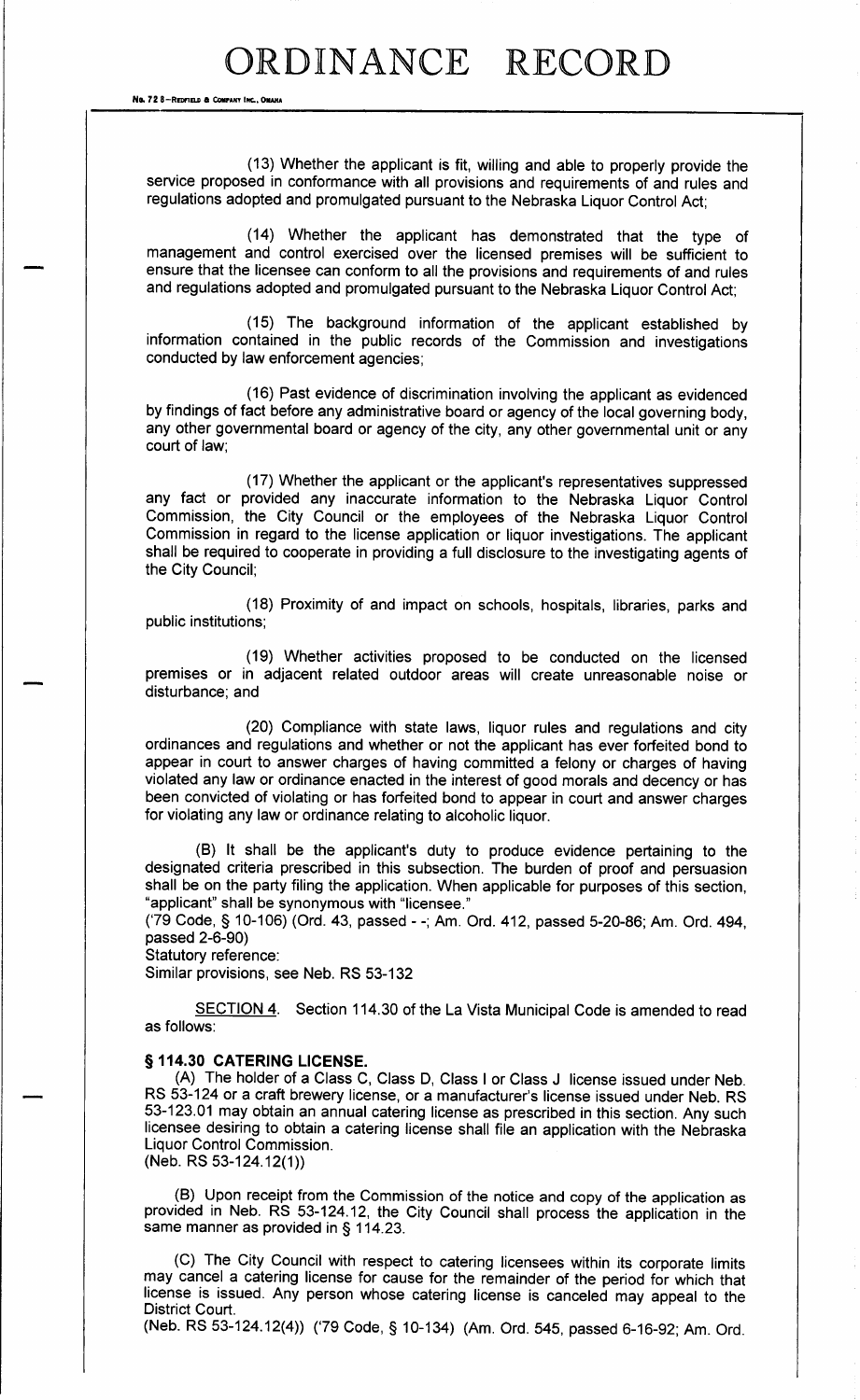No. 72 8-REDFIELD & COMPANY INC., OMAHA

638, passed 12-19-95; Am. Ord. 708, passed 11-18-97; Am. Ord. 1035, passed 5-1-07)

SECTION 5. Section 114.51 of the La Vista Municipal Code is amended to read as follows:

# § 114.51 ACQUISITION AND POSSESSION.

It shall be unlawful for any person to purchase, receive, acquire, accept or possess any alcoholic liquor acquired from any other person other than one duly licensed to handle alcoholic liquor under the Nebraska Liquor Control Act; provided, nothing in this section shall prevent:

A) The possession of alcoholic liquor for the personal use of the possessor and his or her family and guests, as long as: (i) the quantity of alcoholic liquor transported, imported, brought or shipped into the state by such possessor, other than from a holder of retail direct sales shipping license or its equivalent, does not exceed nine liters in any one calendar month, and (ii) the quantity of alcoholic liquor imported, brought or shipped into the state by such possessor from a holder of a retail direct sales shipping license or its equivalent, does not exceed 109 liters in any one calendar year;

B) The making of wine, cider or other alcoholic liquor by a person from fruits, vegetables or grains, or the product thereof, by simple fermentation and without distillation, if made solely for the use of the maker and his or her family and guests;

C) Any duly licensed practicing physician or dentist from possessing or using alcoholic liquor in the strict practice of his or her profession, any hospital or other institution caring for the sick and diseased persons from possessing and using alcoholic liquor for the treatment of bona fide patients of such hospital or other institution or any drug store employing a licensed pharmacist from possessing or using alcoholic liquor in compounding of prescriptions of licensed physicians;

D) The possession and dispensation of wine by an authorized representative of any church for the purpose of conducting any bona fide rite or religious ceremony conducted by such church;

E) Persons who are 16 years old or older from carrying alcoholic liquor from licensed establishments when they are accompanied by a person not a minor;

F) Persons who are 16 years old or older from handling alcoholic liquor containers and alcoholic liquor in the course of their employment;

G) Persons who are 16 years old or older from removing and disposing of alcoholic liquor containers for the convenience of the employer and customers in the course of their employment;

H) Persons who are 16 years old or older from completing a transaction for the sale of alcoholic liquor in the course of their employment if they are not handling or serving alcoholic liquor; or

I) Persons who are 19 years old or older from serving or selling alcoholic liquor in the course of their employment.

Neb. RS 53- 168. 06, 53- 175, 53- 194. 03) ( 79 Code, § 10- 131) ( Am. Ord. 405, passed 11- 19- 85; Am. Ord. passed 7- 1- 97) Penalty, see § 114. 99

SECTION 6. Repeal of Conflicting Ordinances. All ordinances and parts of ordinances as previously enacted that are in conflict with this Ordinance or any part hereof are hereby repealed.

SECTION 7. Severability. If any section, subsection, sentence, clause or phrase of this Ordinance is, for any reason, held to be unconstitutional or invalid, such unconstitutionality or invalidity shall not affect the validity or constitutionality of the remaining portions of this Ordinance. The Mayor and City Council of the City of La Vista hereby declare that it would have passed this Ordinance and each section, subsection, sentence, clause or phrase thereof, irrespective of the fact that any one or more sections, subsections, sentences, clauses or phrases be declared unconstitutional or invalid.

SECTION 8. Effective Date. This Ordinance shall be in full force and effect from and after passage, approval and publication in pamphlet form as provided by law.